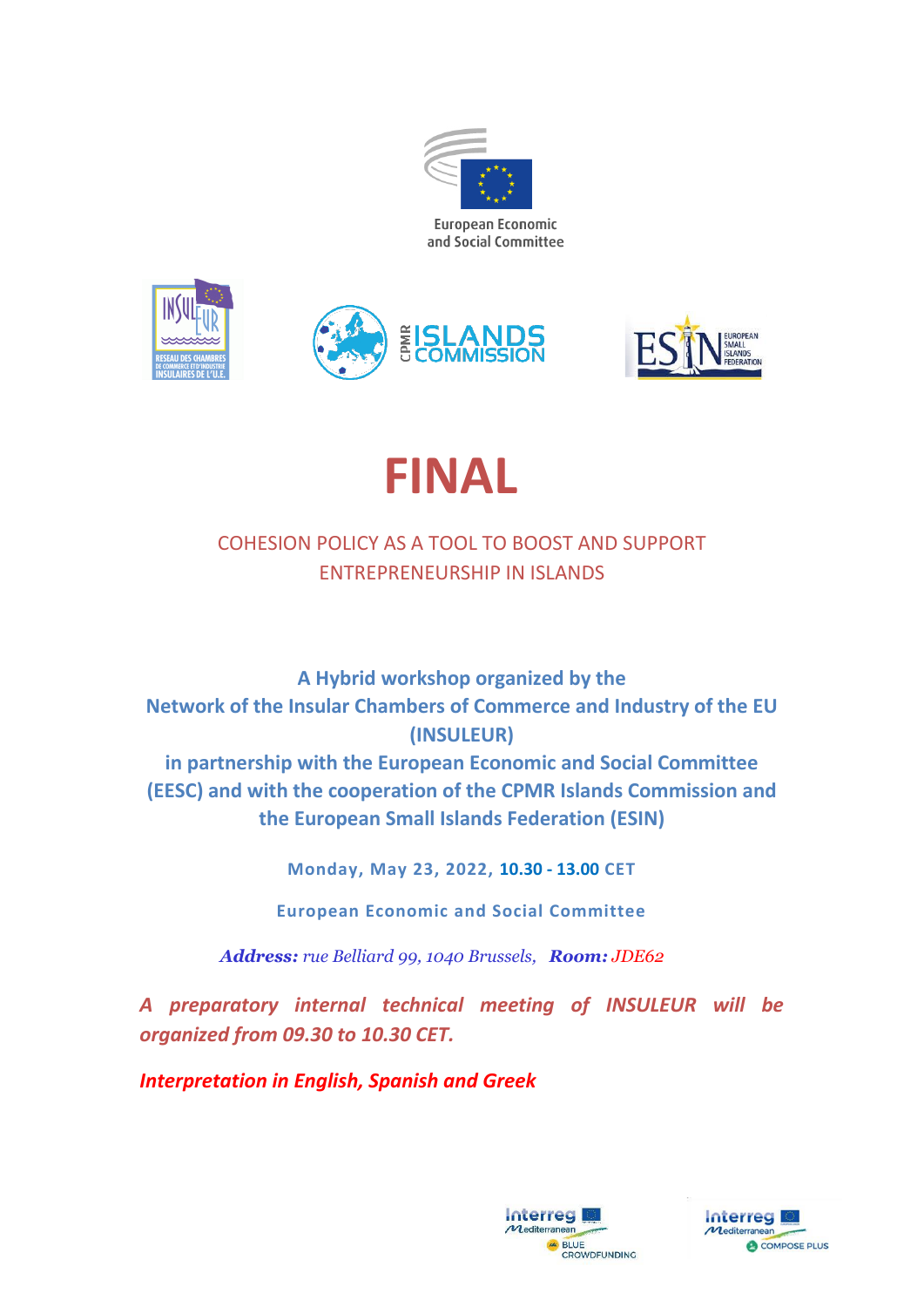# **1. The successive reports on Cohesion Policy**

INSULEUR has remained attentive and extremely preoccupied over the past years of the previous reports on economic, social and territorial cohesion. It has voiced its surprise when the 5th Cohesion Report failed to propose a clear identification at EU level of specific measures for different types of territories other than urban territories. In contrast, on several occasions, the 5th Cohesion Report described the specific issues of territories with permanent handicaps and these references lead to the affirmation that, beyond cohesion policy alone, targeted provisions will need to be developed to reflect their specific characteristics. However, the 6th report assumed that Cohesion Policy intervention has moved beyond the need to invest in regions which suffer from specific geographical handicaps such as islands and ignoring geographical characteristics triggered an alarming claim which contrasts strongly with INSULEUR positions on the subject. In the  $7<sup>th</sup>$  report, INSULEUR welcomed the fact that specific needs of outermost regions were highlighted several times in the report but could not help noticing that, regretfully so, there was still no consideration of islands territories at all throughout the whole report. Regarding the  $8<sup>th</sup>$ Cohesion Report, INSULEUR adopted a more offensive stance by shaping the debate instead of merely reacting to it.

# **2. Regional impact of Covid-19 in EU islands**

Now, more than ever due to the pandemic, the economic, environmental and social impact in international tourism is likely to be disproportionate for islands, which economies are mostly dependent on it. Due to the COVID-19 crisis, traditional tour operators, which in fact played a crucial role for the development of insular tourism, (offering organized travel and all-inclusive packages) have cancelled all their contracts (guaranteed and non-guaranteed) signed with hotels in islands. The same applies for independent travelers who had booked their holidays through online platforms, and who have cancelled their reservations. The cruise Industry, which for several islands represented a significant source of income, was also adversely affected. Cruise operators have cancelled their planned schedules without any clear date when their activities are going to resume.

While the Covid-19 pandemic was in general well contained in islands due to their relative isolation, they are nevertheless the ones suffering some of the major economic setbacks. This is due to several reasons. Often, islands face, albeit to varying degrees, several permanent natural or demographic handicaps compared to their mainland counterparts, including:

- limited accessibility.
- isolation
- Ageing population
- high dependence on a narrow range of economic activities in some cases reliant solely on tourism
- inexistent or inadequate healthcare facilities
- the availability of few resources due to their small size.
- insignificant internal markets.



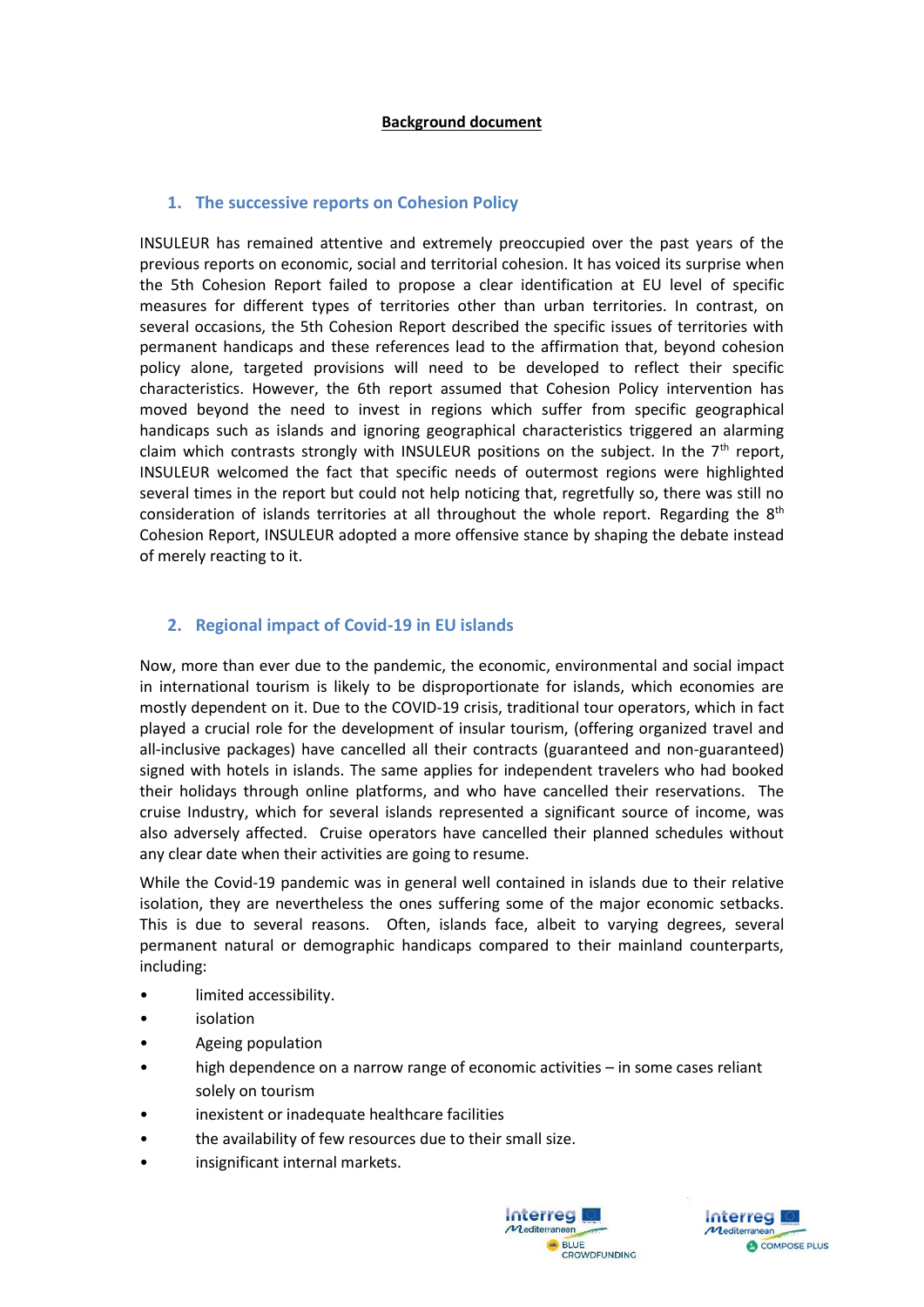- prioritization in bridging the gap between insular and mainland territories even for basin infrastructure downgrading environmental and/ or digitalization issues that should be considered important.
- limited accessibility in financial resources, especially for greening and digitalizing.

All these factors have left islands particularly exposed during this pandemic. This has led to an even more significant reduction in their economic activity and Gross Domestic Product (GDP), and a substantial increase in unemployment. While the effect on the mainland was also significant, the economic, environmental and social impact on islands due to the factors listed above, was greater and should not be ignored.

This alone adds to the obvious necessity that INSULEUR never stopped voicing, of the need for integration of insularity in all national and community policies in terms of their impact on the islands.

The pandemic adventure therefore significantly also highlighted the importance of resilience for insular small and medium-sized enterprises.

# **3. Where Insular Small and Medium Enterprises Stand?**

Small and medium-sized enterprises are the key to the growth of Insular Economies. Employing two out of three employees, micro, small and medium-sized enterprises should be a driver of innovation and a critical link in value chains.

The response of European economies to the dual challenge of the "green" and "digital" transition will depend to a large extent on the ability of small and medium-sized enterprises to adapt effectively to the demands, but also the opportunities, of the rapidly changing economic and technological environment.

The gradual return to normalcy focuses on medium-term productivity growth. It is a key hallmark that only 17% of small and medium enterprises digitize their basic functions, in contrast to 54% of large enterprises.

Community funding is the main financial instrument to support the sustainable transition of small and medium-sized insular enterprises, their digital and green upgrade, the strengthening of their synergies (clustering), their enlargement (scaling up), the introduction of innovation upgrading the skills of their employees (in-company training), the effective utilization of financial tools (guarantee, co-investment funds, factoring, etc.).

Taking the above into consideration, can we state that, in the coming years, Insular small and medium will have at their disposal the necessary financial tools which, in combination with the promoted interventions could create a more favorable business environment and contribute to their development?

# **4. Reflections on key areas for improvement**

INSULEUR, based on its members' experience, as well as the experience got from its participation in European projects, would like to trigger a reflection on several key areas where Cohesion Policy support to insular enterprises could be improved in order to achieve



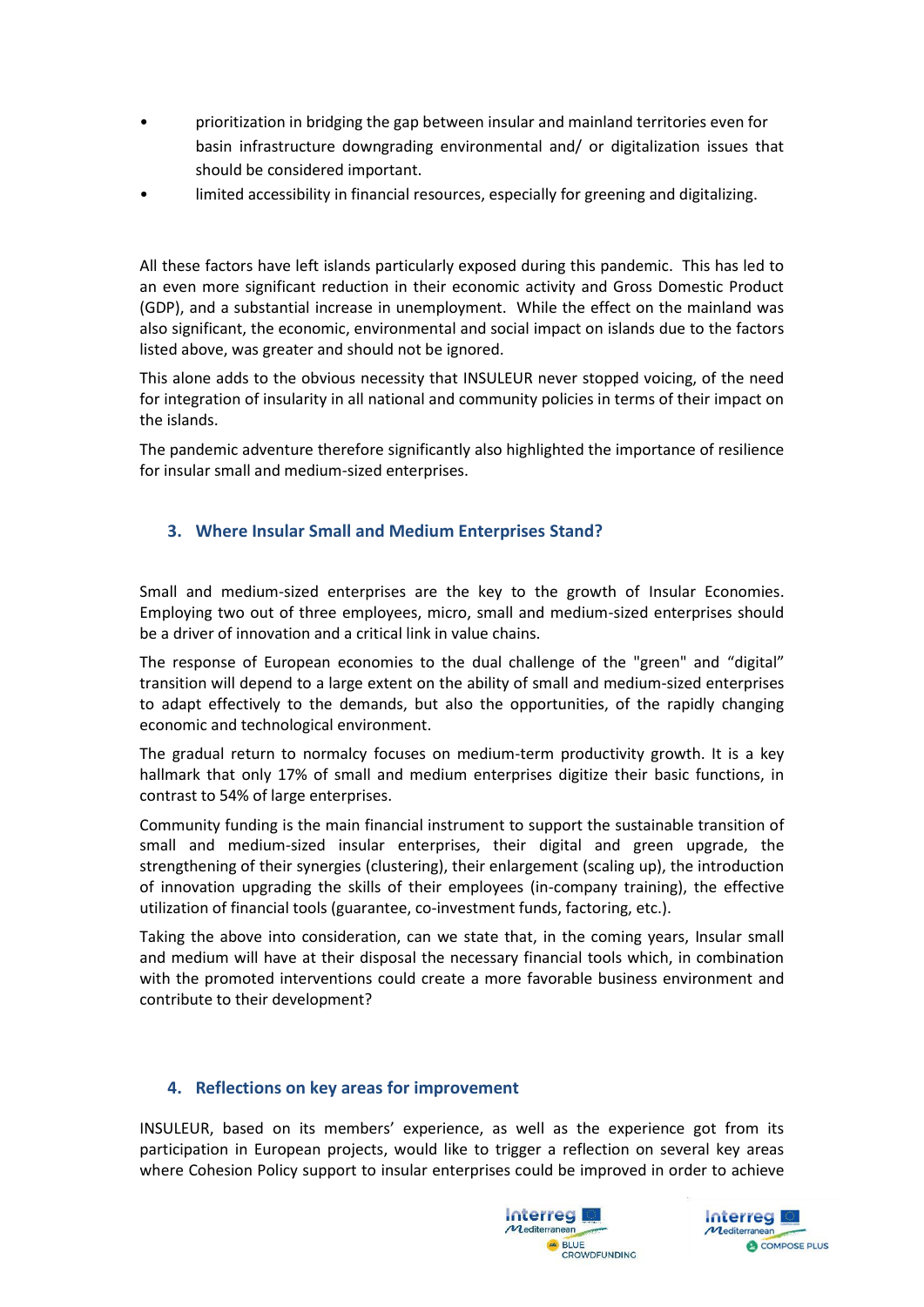a greater and significant impact of EU and national policies on economic, social and territorial cohesion. The workshop should be a good basis to start this discussion and focus on the following topics of great interest for Insular SMEs:

- Access to finance (grants, loans, loan guarantees, venture capital, etc).
- Business support (e.g. know-how and advice, information and networking opportunities, cross-border partnerships),
- Access to global markets and international value chains,
- Exploit new sources of growth (Green economy, sustainable tourism, health and social services including the "silver economy" and cultural and creative industries)
- Improve skills,
- Establish links with research centers and universities to promote innovation,
- [Create and scale-up start-ups,](https://cohesiondata.ec.europa.eu/stories/s/y7wf-mgd5)
- Achieve the dual challenge of the "green" and "digital" transition.

#### **5. Illustration of cohesion policy implementation through EU funds**

Presentation of EU funded projects supporting the exchange and transfer of experience, innovative approaches and capacity building among insular businesses, public authorities and other policy relevant organisations with a view to improving their regional development and related policy instruments:

- **Interreg MED "Blue Crowdfunding**": Crowdfunding is one possible solution that could significantly improve blue economy innovation in the Mediterranean, but knowledge and capacities remain low in comparison to North EU. The project's ambition is therefore to build the capacity of blue-economy SMEs, test and validate innovative blue economy products and services, and allow them to get better access to funding for delivering better and more innovative solutions.
- **Interreg MED "Compose+"**: The project tackles the challenge of how to increase the share of RES in the energy mix of islands and rural areas in the Mediterranean region, thus empowering them through the Compose Plus tool to absorb EU and cohesion funds in the energy sector.